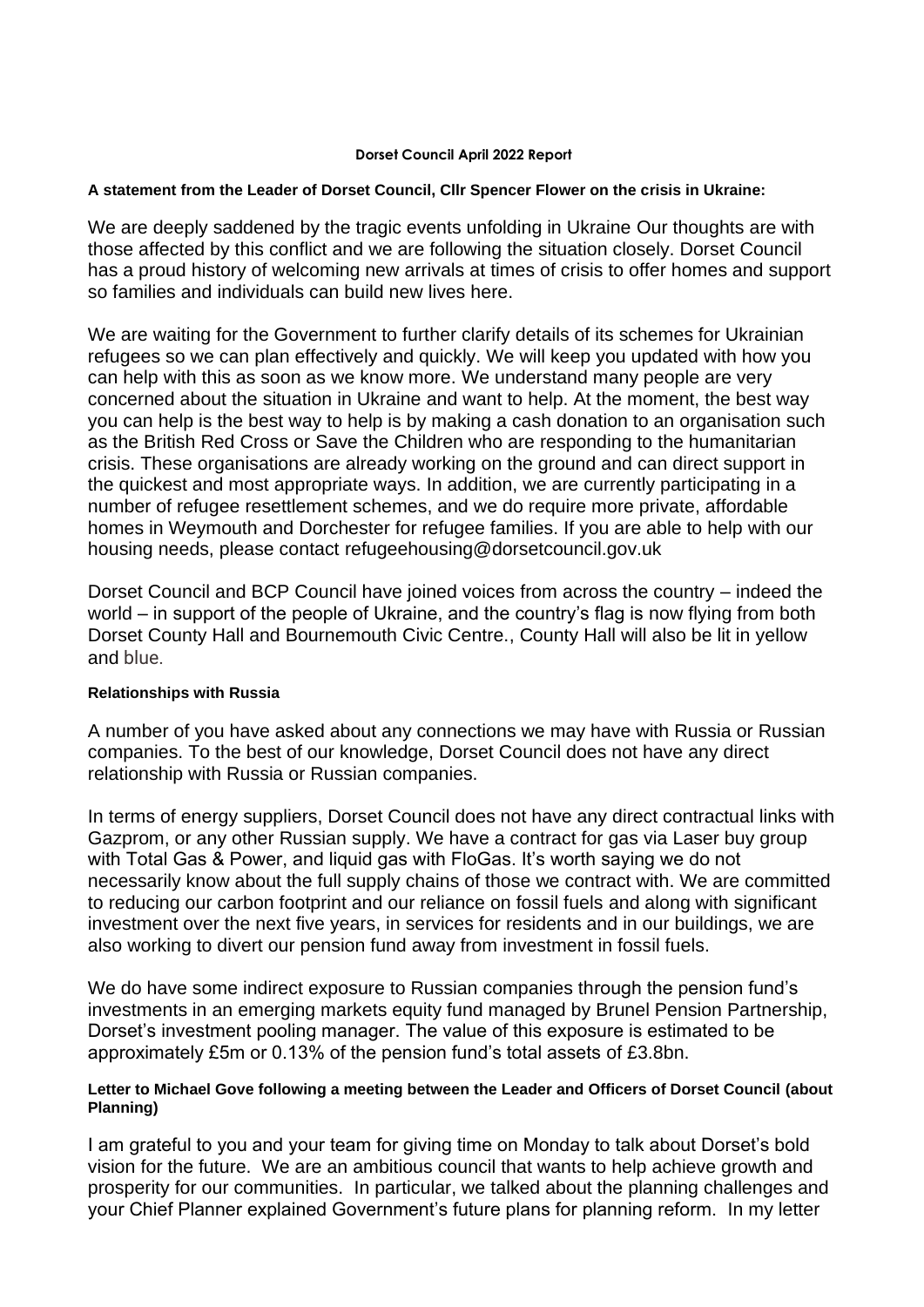to you of 17 January, I set out our ambition and flexibilities I am seeking and now that we have discussed the matter further, feel that my proposals for Dorset sit well with your future plans for wider reform. Indeed, I offered for Dorset to be a pilot for such reforms, and I stand by that offer.

We would like to use that pilot to develop a Local Plan which would run to 2050 and including the new settlement or settlements for Dorset. As you know, we are already working with your officials and Homes England to review sites for a new settlement, and we have identified a number of potentially sustainable sites. We have arranged a seminar with the Dorset Council Cabinet members and your officials to be held on 23 March, where we will progress the work already started and look in greater detail at these proposals. However, in order to make a reality of this more ambitious approach, we need some flexibility to our current Local Plan process. We are seeking an extension to the timeframe of two years to May 2026 and freedoms and flexibilities from the five-year local housing supply and delivery requirements. We know that this was something which was granted to Oxfordshire when they similarly were seeking to develop a more ambitious growth plan. We have looked at the specific technical requirements of such a request and would be pleased to share this thinking with your Chief Planning Officer as she develops her response following our meeting. The slightly longer timescale will enable us to fully embed the objectives set out in our Climate and Ecological Emergency Strategy and Plan which has been well received locally and is regarded more widely in the sector as an example of best practice. It was also valuable to touch if all but briefly. on the matter of local government financing and I am grateful for your offer of a further meeting with the appropriate Minister to discuss the details of the very serious pressures we face in the medium to longer term.

I do hope that we can keep an open dialogue on this matter and also on the currently pressing matter of the Dorset Local Plan. I am really grateful for your intention to get a response back to me within the next two weeks. As I mentioned, we currently have the initiative against the various pressure groups. Any significant delay would certainly mean impact in being able to maintain the upper hand.

## **Domestic Abuse**

Residents who have experienced domestic abuse will receive further support after Dorset Council received £650,000 of government funding. The grant will be used in the next 12 months to make residents who have experienced any form of domestic abuse safer in their own homes, or in supported accommodation, as well as provide specialist support for their children. The extra [investment](http://www.thisismoneyback.co.uk/money.php) can be used to finance security devices to allow people experiencing domestic abuse to remain in their own homes along with the support of family, friends, to avoid the disruption of moving away. Funding will also help rebuild the lives and confidence of those who have felt the only way to escape domestic abuse is to move to a refuge.

## **Illegal puppy breeding**

Dorset Council has become a driving force for the prevention of illegal puppy breeding across the county. Asking people across Dorset to 'Stop and Think' before buying a puppy. Dorset Council Trading Standards and Environmental Health Teams are working together to raise awareness of the multi-million-pound puppy breeding trade that is happening right under our noses. Covid 19 has brought a significant increase in both the selling of illegal puppies and the cost of puppies. With more people working from home, dog ownership has become more attractive and easier. This very lucrative market means that puppies are